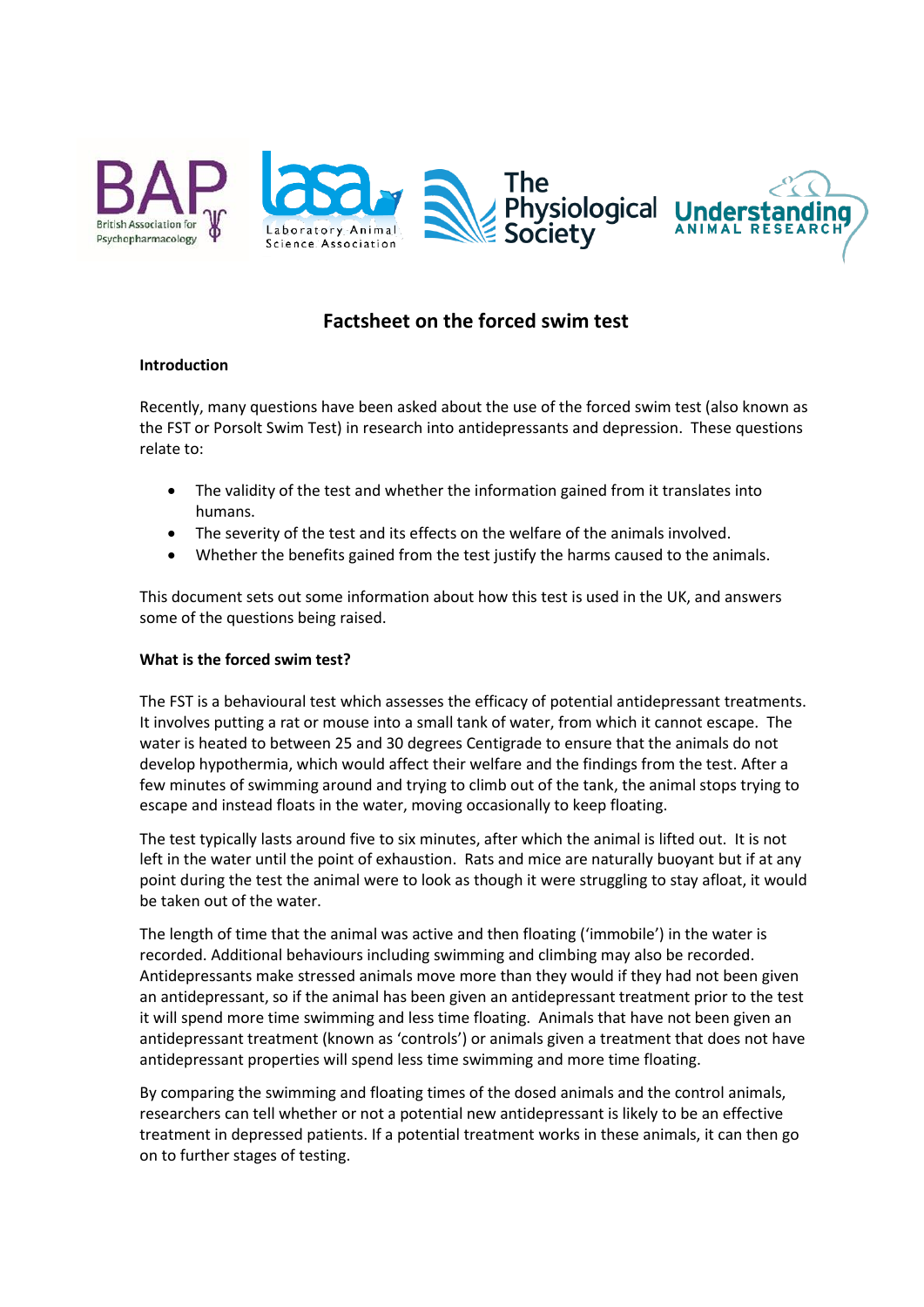#### **How severe is the test? Does it harm the animals involved?**

The FST is stressful to the animal – research has shown that a rat put into a tank of water experiences a similar level of stress as a wild rat encountering cold weather in winter<sup>i</sup>. For this reason, the FST is usually given a 'moderate' severity classification<sup>ii</sup>. However, steps are taken to reduce the potential harms, such as gentle drying, and warming in a heated holding cage before returning to its home cage and cage-mates. The animal's behaviour returns to normal almost immediately following the test and this is monitored to ensure it does not suffer any ongoing distress.

## **Why is the FST used? Does it work? What are its limitations?**

The FST was developed as a screen for potential antidepressants since animals dosed with established antidepressants swim for longer than the control animals that have not been dosed. It is a highly effective test<sup>iii</sup> when used for this purpose and provides a gateway to clinical trials by helping to predict whether or not the test drug is likely to have any antidepressant actions at all. All existing antidepressant treatments for human beings have induced longer swimming times in animals in the FST.

Some scientists have in the past assumed that 'giving up' on the attempt to get out of the tank indicates that the mouse or rat feels helpless and that there is no point carrying on. Because a feeling of helplessness is common in depression, this led to the FST sometimes being used to test whether a particular animal could be considered a 'model for depression'. However, that explanation is now controversial. It was also far too simplistic, as depression has numerous symptoms in humans, such as feelings of guilt, worthlessness, and suicidality, which cannot be evaluated in animals. It is important to acknowledge that the FST is not a model for depression and so cannot be used to investigate the cause(s) of that illness.

The FST is also unable to demonstrate how fast acting an antidepressant might be in humans, or whether it might have unwanted side-effects. Further animal and non-animal research would be necessary to examine these aspects of a potential new antidepressant before it is tested in human volunteers.

## **Why do we need to test for new antidepressant compounds?**

We urgently need better treatments for depression. The World Health Organisation ranks depression as the leading cause of disability worldwide, affecting more than 264 million people. Suicide, which can be linked with depression, remains a major cause of death in the UK and the rate of suicide among those under 25 is increasing. Only a third of patients respond to the first antidepressant they are prescribed, and another third do not respond to any available drug treatment.

There are dozens of different antidepressant products available, as well as counselling, cognitive behavioural therapy and other 'talking therapies', many of which are highly effective. But research is still needed to produce better drugs for patients with severe depression.

Antidepressants (with the possible exception of the newly-licensed esketamine) have a slow onset of therapeutic action so patients do not start to feel any better for quite a while – often many weeks – and a faster onset of therapeutic effects would reduce the chances of patients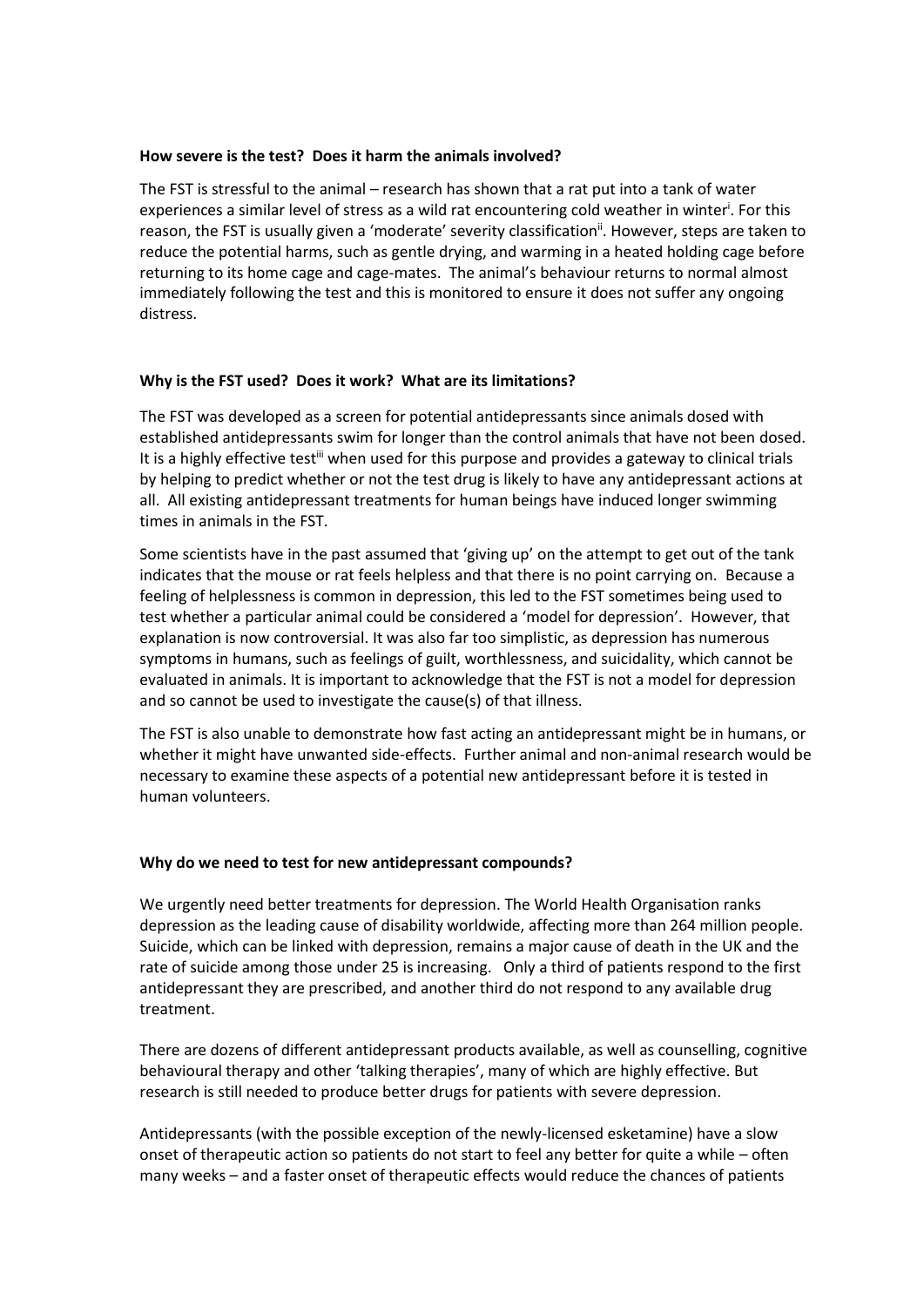coming to harm. All current antidepressants also have side-effects, which can make them inappropriate for some patients and some people cannot take certain types of antidepressants if they have pre-existing health conditions.

## **Are there any non-animal tests that could replace the FST?**

Unfortunately, there are currently no 'in vitro' (non-animal) methods of checking whether a potential new treatment is likely to have antidepressant effects. At present there are no reliable biomarkers for depression so we cannot give a healthy or depressed patient a potential antidepressant and do a blood test to see if the new medicine is effective. Human tests involve giving depressed patients a potential new treatment and then waiting to see whether their depression improves. For obvious reasons, we would not want to give a depressed person- who may be suicidal - a potential new treatment (and therefore not treat them with existing treatment that is known to be an effective antidepressant) if we had no evidence that the new treatment had antidepressant properties.

Animal research, including the FST, will in some scenarios remain an important part of the process for researchers trying to determine whether a potential new treatment is likely to work as an antidepressant, at least until non-animal alternatives are developed and validated. Many, many pieces of evidence are considered before a new medicine can be prescribed by doctors for their patients and the FST is used to produce just one of those pieces of evidence.

## **Are other tests available that are less stressful for the animals involved?**

There are currently no 'in vitro' (non-animal) tests that can screen compounds for antidepressant activity. There are other tests that can be used to see whether animals move more in a stressful situation if they have been given a potential antidepressant, but they all necessarily involve a stressful situation for the animal<sup>iv</sup>. None of these other animal tests has been evaluated for their reliability as predictive screens for antidepressants as thoroughly as the FST, which can produce reliable results for this class of drugs when used in properly designed and controlled experiments.

Scientists are working to develop less stressful tests and it is hoped that new tests to replace the FST will be developed and validated in the future. So far, none is as reliable as the FST and so, unless this test is used, there is a high risk of producing misleading conclusions about the potential antidepressant effects of test drugs. If animals are used for less reliable tests that do not produce robust data, then the stress that the animals are put through does not result in any benefit and the animals' lives are wasted. This is unacceptable.

## **I heard that the FST does not work for all antidepressants, and has worked for substances that are not antidepressants?**

A wide-ranging analysis of published studies, in terms of date, research group, country of origin, species and drug classes tested (see the table below) shows that all antidepressants currently available on prescription increase swimming time in the FST, regardless of the biological target of the compound and the biochemical mechanisms involved.

There are other substances that have a similar antidepressant effect in the FST but are not currently used to treat depression in humans for various reasons (for example because of unacceptable side effects.)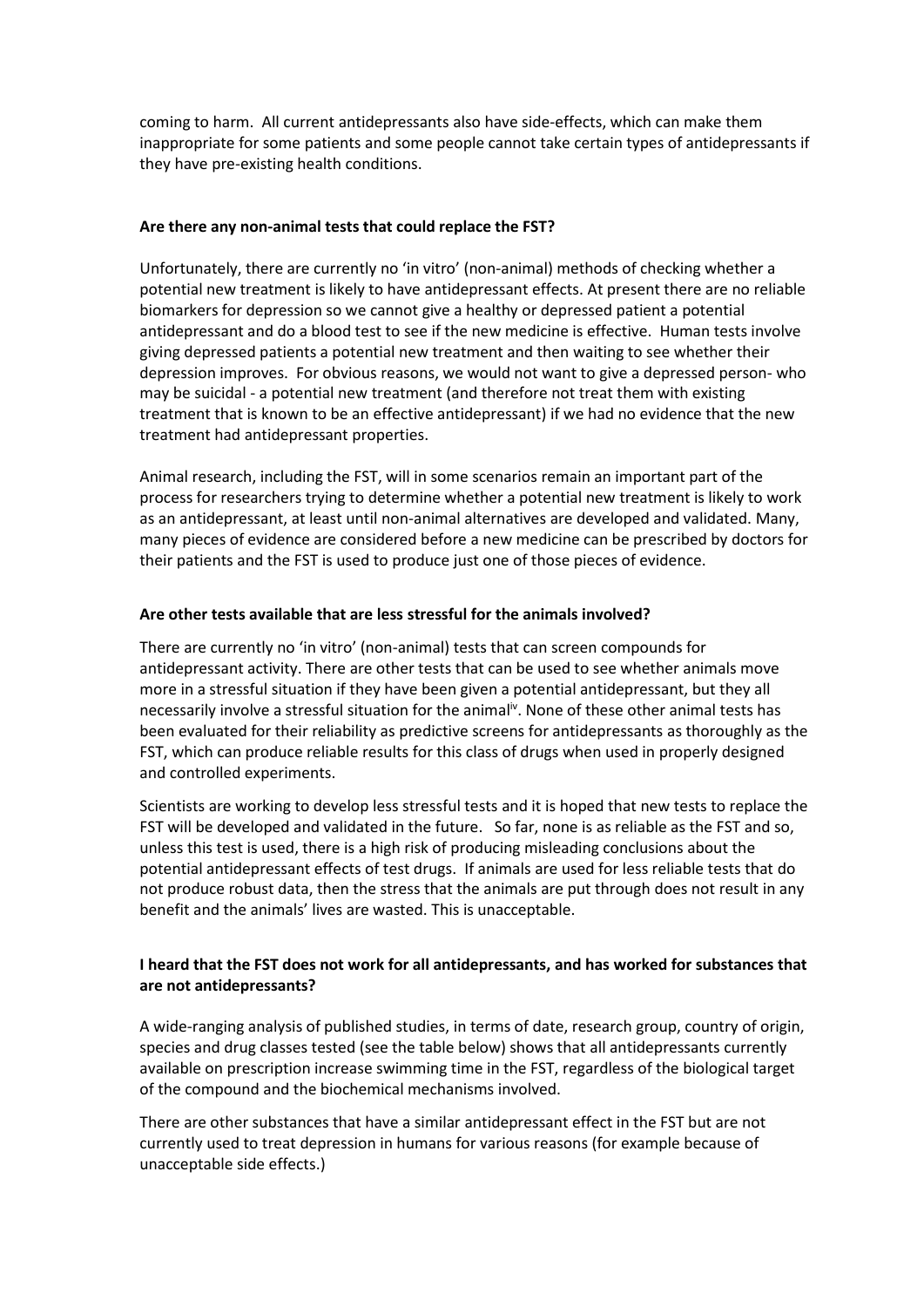#### **Why are some scientists not using the test anymore?**

While the FST is a highly effective predictive test of the antidepressant properties of a new treatment, it is now recognised that it is not a valid model of depression. So, if the question is 'have we created an animal that is depressed?' then the answer will be 'no'. Over the last ten years, science has evolved, and most scientists have been moving away from using the FST as a model of depression as this interpretation is not justified. However, the FST is still widely used for screening potential antidepressants in order to identify compounds that should be investigated further.

**The authors are grateful to members of the Animal Science Group of the Royal Society of Biology, the British Pharmacological Society, and individuals from across the bioscientific sector for their help and discussion in drafting this document.**

| <b>DRUG / CLASS</b>                                              | <b>RAT</b>                                                                               | <b>MOUSE</b>                                                                   |
|------------------------------------------------------------------|------------------------------------------------------------------------------------------|--------------------------------------------------------------------------------|
| <b>MONOAMINE TARGETS</b>                                         |                                                                                          |                                                                                |
| <b>Monoamine Oxidase</b><br><b>Inhibitors</b>                    | West CH & Weiss JM (1998)<br>Pharmacol Biochem Behav. 61(1):67-79.                       | Bourin M et al. (2002)<br>J Psychiatry Neurosci. 27(3): 178-185.               |
| <b>Tricyclics</b>                                                | D'Aquila PS & Galistu A (2019)<br>Behav Brain Res. 373:112088.                           | de Felipe MC et al. (1989)<br>Eur J Pharmacol. 159(2):175-80.                  |
| <b>Selective Serotonin</b><br><b>Reuptake Inhibitors (SSRIs)</b> | De Vry J et al. (1999)<br>Eur Neuropsychopharmacol. 9(6):461-8.                          | Yohn CN et al. (2020)<br>Psychopharmacol. (Berl) 237(5):1281-1290.             |
| Serotonin / Norepinephrine<br><b>Reuptake Inhibitors (SNRIs)</b> | Nowakowska E et al. (2003)<br>Arzneimittelforschung 53(4):237-42.                        | Socala K et al. (2012)<br>Pharmacol Biochem Behav. 103(2):273-8.               |
| Norepinephrine Reuptake<br><b>Inhibitors (NRIs)</b>              | Detke MJ et al. (1995)<br>Psychopharmacol. (Berl) 119(1):47-54.                          | Dziedzicka-Wasylewska M et al. (2006)<br>Neuropsychopharmacol. 31(11):2424-32. |
| <b>Mixed Action</b>                                              | Dremencov E et I. (2004)<br>Prog Neuropsychopharmacol Biol Psychiatry.<br>$28(1):141-7.$ | Masuda Y et al. (2000)<br>Methods Find Exp Clin Pharmacol. 22(9):667-70.       |
| <b>OTHER TARGETS</b>                                             |                                                                                          |                                                                                |
| <b>Tianeptine</b>                                                | Nowakowska E. et al. (2000)<br>Arzneimittelforschung 50(1):5-10.                         | Wlaz P et al. (2011)<br>Pharmacol Rep. 63(6):1526-32.                          |
| <b>Agomelatine</b>                                               | Bourin M et al. (2004)<br>J Psychiatry Neurosci. 29(2):126-33.                           | Bourin M et al. (2004)<br>J Psychiatry Neurosci. 29(2):126-33.                 |
| Ketamine (Esketamine)                                            | Donegan JJ & Lodge DJ (2017)<br>Int J Neuropsychopharmacol. 20(4):354-358.               | Li Y et al. (2015)<br>Behav Brain Res. 279:100-5.                              |

#### **Literature review of FST as predictive test for antidepressants**